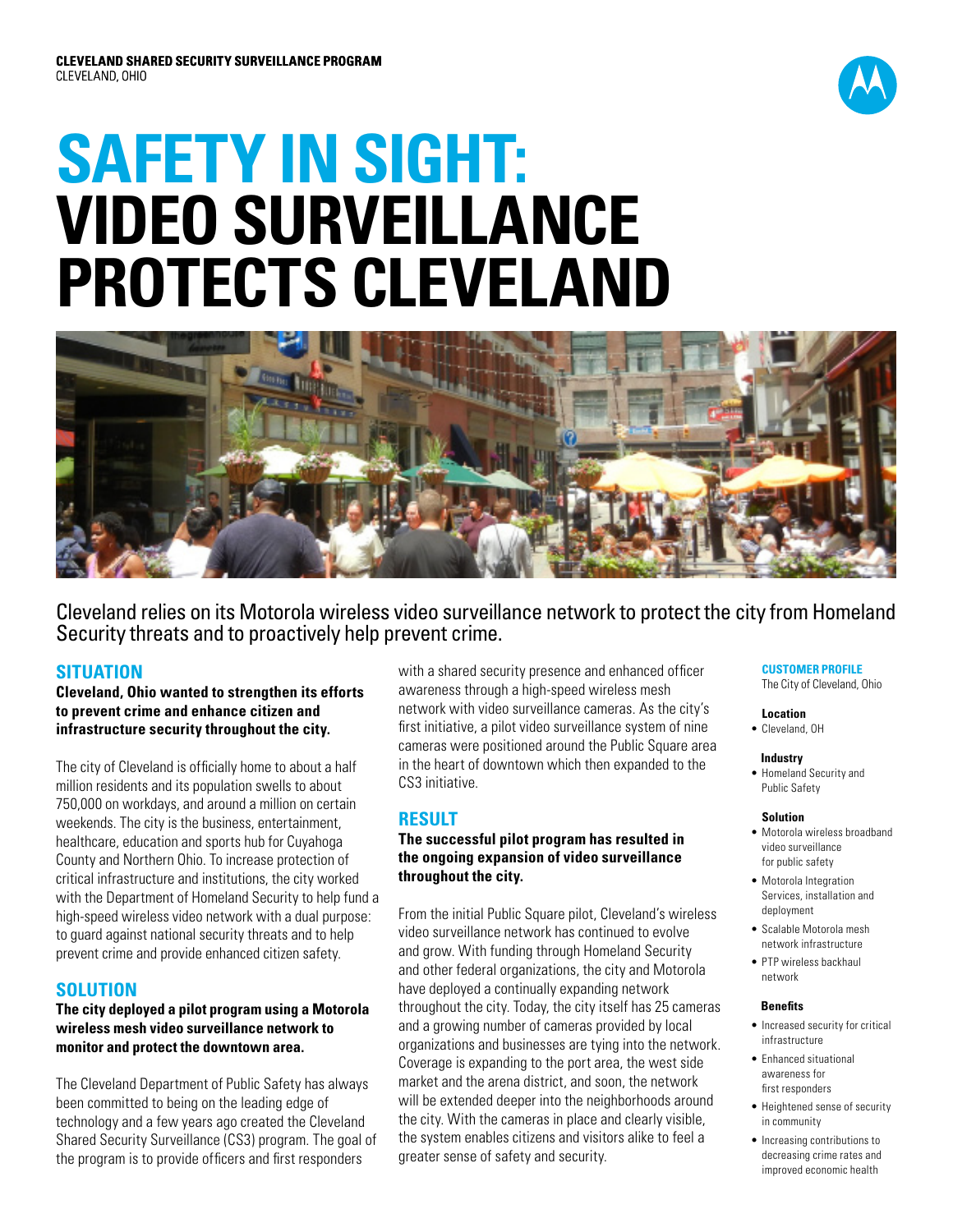

## **increasing officer awareness and helping decrease crime**

The St. Patrick's Day Parade is one of the city of Cleveland's most popular annual events. Upwards of half a million people come downtown to join the party, making security a significant challenge. "To monitor activities and provide security for all those folks is very difficult, especially on foot," says Mike McGrath, Cleveland's Chief of Police. "That's where video surveillance comes in. The cameras allow officers to monitor activities in real time so they can quickly identify potential threats and respond faster and better."

## **Public-Private Video Partnership**

The city's video surveillance planning began a few years ago with the creation of the Cleveland Shared Security Surveillance (CS3) program. The CS3 program is a public-private partnership that allows security cameras to stream real-time information back to a police command vehicle, Emergency Operations Center (EOC) and to a dispatch center. Cleveland's cameras can tilt, pan and zoom in on a particular area to follow the activities of an ongoing situation or help predict a dangerous situation before it happens. Square one for the program was a nine-camera pilot deployment around the downtown Public Square area which has proven to be highly successful.

Motorola's Integration Services has played a key role in the City of Cleveland's video surveillance project, resulting in an excellent model for planning future video solutions. Starting with a small build out of a wireless network system, the project has evolved into a phasedin approach of an ever-growing system with increased capability and functionality including the CS3 publicprivate partnership.

# **Day-to-Day Value**

"The day-to-day value the camera system delivers is two-fold," says Larry Jones II, CS3 Project manager. "There's better situational awareness for first responders and that leads to increased safety—and

a heightened sense of security—for our citizens and visitors." The city is incorporating some of the cameras into its CAD (Computer Aided Dispatch) system. "We want to focus on getting our video into the dispatch center where it can help police, fire and EMS as they arrive on a scene," continues Jones II. "We want a dispatcher to be able to say, 'those guys just ran to the west, one's in blue, the other's in red.'" Video solutions also allow an emergency responder in distress to press an emergency button on his or her radio that triggers an alarm at the dispatch center. The Video Solutions system then identifies neighboring cameras and directs them to the responder's coordinates.

# **A Network Growth Spurt**

Not surprisingly, the Video Solutions system is growing quickly. "The system has been successful from a number of perspectives," says Martin Flask, director of Public Safety. "As a result, community groups and elected council people want us to expand surveillance throughout all the neighborhoods of the city of Cleveland."

The city is expanding coverage to its port area, the west side market and along the lakefront where facilities such as the Rock 'n Roll Hall of Fame, Browns Stadium and Jacobs Field are located. In addition to extending the network geographically, the city and a number of other public and private organizations are also expanding by adding cameras. "One of the great things about having an infrastructure in place," adds Jones II, "is that as private entities add cameras of their own, we can tie those cameras into the system."

As the number of cameras grows, the surveillance network is increasingly being used to not only discourage crimes, but to help solve them. Explains Flask, "It's also provided important forensic evidence that helps our police to solve some crimes that would not potentially have been solvable had the surveillance system not been there."

**"The project continues to grow as other organizations and businesses are starting to get interested in joining the network."**

— Larry Jones II, CS3 Project Manager



**"Crime here in the city of Cleveland over the past five or six years has been declining. Have the video cameras played a part in it? Absolutely."**

Mike McGrath, Chief of Police, City of Cleveland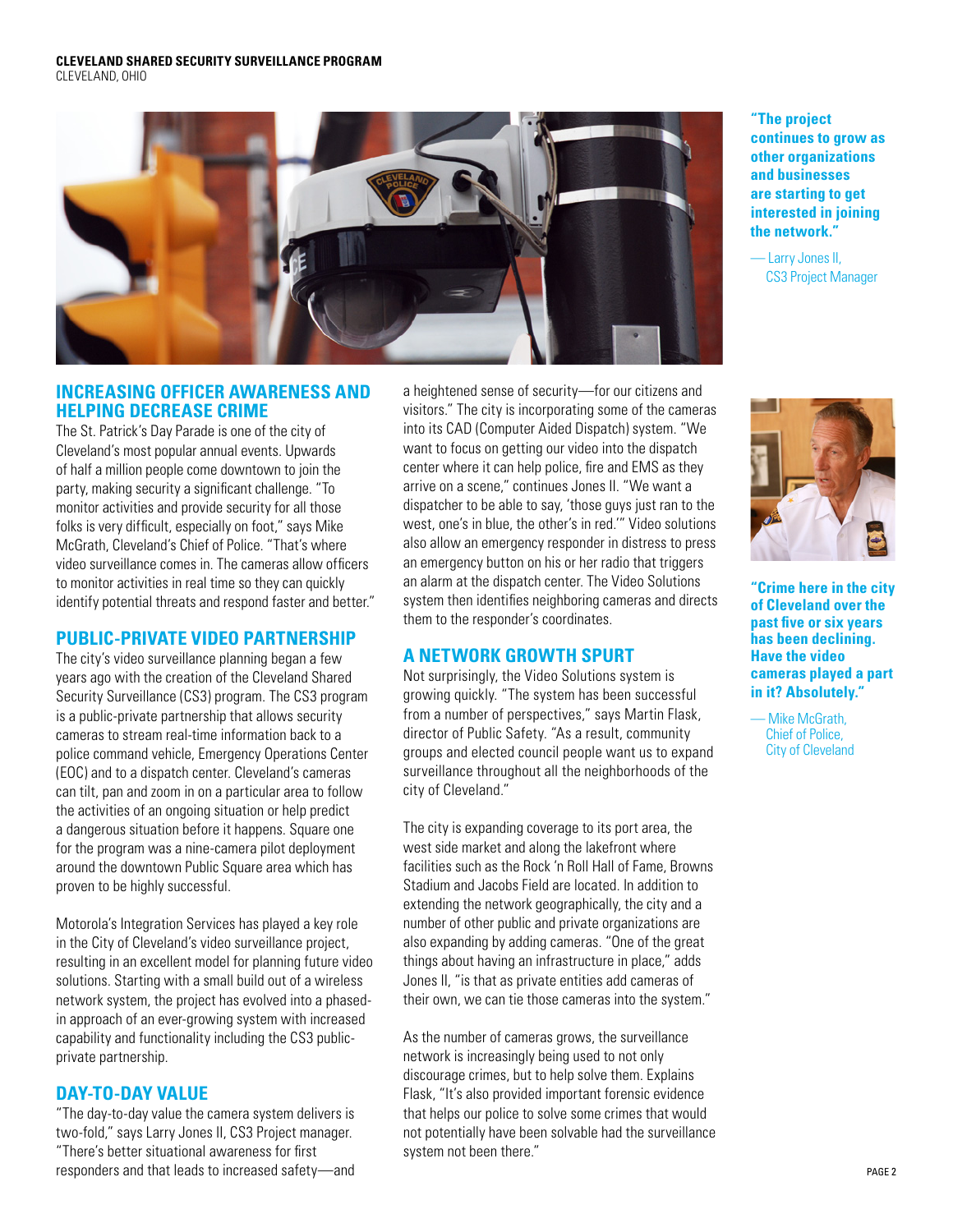

# **Mobile Video**

Cleveland also has the capability of providing video surveillance in areas that don't yet have video cameras deployed. "If we don't have coverage in an area, we would deploy our command bus," says Quenton Cantionez, Public Safety Systems Manager. "We have cameras on the command bus, including one on the boom, as well as portable cameras on tripods. We deploy the unit to a location and we can provide live monitoring and, with point-to-point line-of-sight connectivity, send a video feed to one of our towers." If there's no line of sight connectivity, personnel can record video on the bus for evidentiary purposes. Video can also be sent to the city's Emergency Operations Center in emergency situations.

# **Force Multiplier**

The Video Solutions network also acts as a force multiplier. "In today's culture where we have this flash mob mentality," says Chief McGrath, "for us to be able to use the video feed to observe these people in downtown Cleveland, and then relay that intelligence information to the officers on the street, is very, very important. Video surveillance has definitely supplemented our workforce." Adds Cantionez, "The overall benefit of having the video surveillance network is to have eyes in places when you don't have eyes available."

Motorola's Video Solutions system allows first responders to view live, real-time, 24/7 visuals of their communities. They have immediate access to view commercial districts, neighborhoods, high-risk areas, crowded public events, dangerous intersections, public transit vehicles, and municipal buildings when they're not physically on the scene. Live mobile video streaming from the scene back to the command center or eventually to hand-held devices – such as Motorola's new LEX 700– enhances coordination of efforts from all officers and response teams.

# **An Ounce of Prevention**

"The most important aspect of the camera system, for me personally, is the preventive component," says Chief McGrath. The city feels strongly that simply the visible presence of the cameras is a safety benefit. Cameras are mounted in plain sight on fixed utility poles and other structures. The city wants residents, visitors and especially those who come into town with another agenda to know that they're there. "We have blue strobe lights on the top of them," McGrath continues. "So when you're walking through our downtown neighborhood, especially at nighttime, you'll see these blue strobe lights all over the place. That's a blanket of security I don't think you can put a price tag on."

# **Funding**

The city of Cleveland was able to obtain funding for the Video Solutions project through a variety of grants. "As part of our grant application, we identified critical infrastructure here in the city that could be targets of some type of national threat," explains Chief McGrath. Funding from the Department of Homeland Security and other federal organizations has allowed for CS3 to support 25 cityowned cameras and dozens of other cameras owned by local organizations, businesses and other public safety agencies. The result is a partnership in which national and local security programs converge and overlap, and the city has been able to use its federal funding to maximum advantage.



**"I always say, I don't want to catch the guy that stole the purse, I do not want that purse stolen in the first place."**

— Mike McGrath, Chief of Police, City of Cleveland

 **"We feel cameras act as a deterrent. Maybe some people would not commit a crime if they see that they're being watched."**

—Quentin Cantionez, Public Safety Systems **Manager**